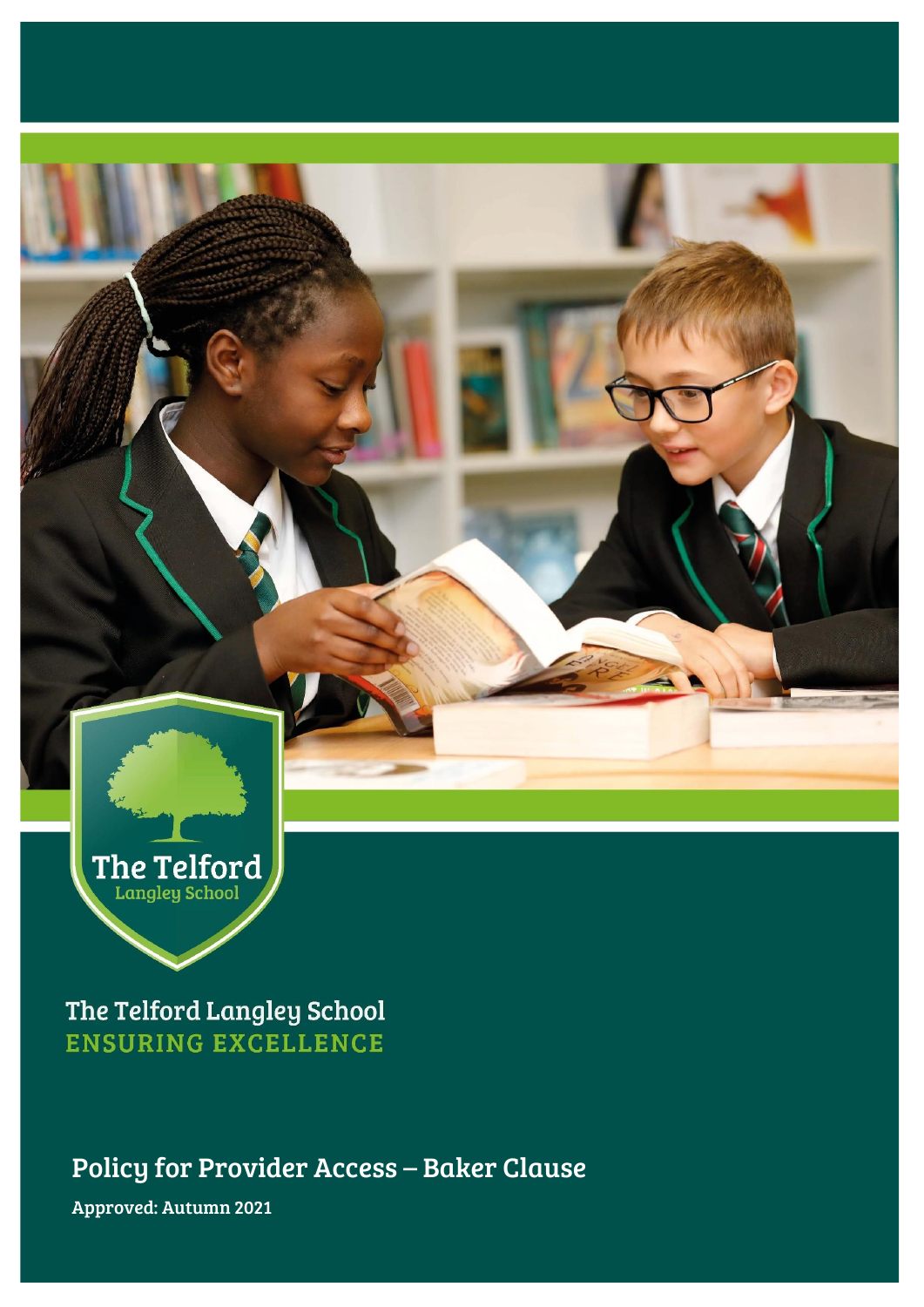# **Policy for Provider Access**

| <b>Policy Name:</b>                   | <b>Policy for Provider Access</b> |
|---------------------------------------|-----------------------------------|
| <b>Policy Owner:</b>                  | Ms Victoria Millage, Careers Lead |
| <b>Last Reviewed:</b>                 | Autumn 2021                       |
| <b>Policy Approved \ Ratified by:</b> | <b>School Standards Committee</b> |
| <b>Term Policy Approved:</b>          | Autumn 2021                       |
| <b>Next Review Due:</b>               | Autumn 2022                       |
| <b>Document Version:</b>              | 1.0                               |

### **Contents**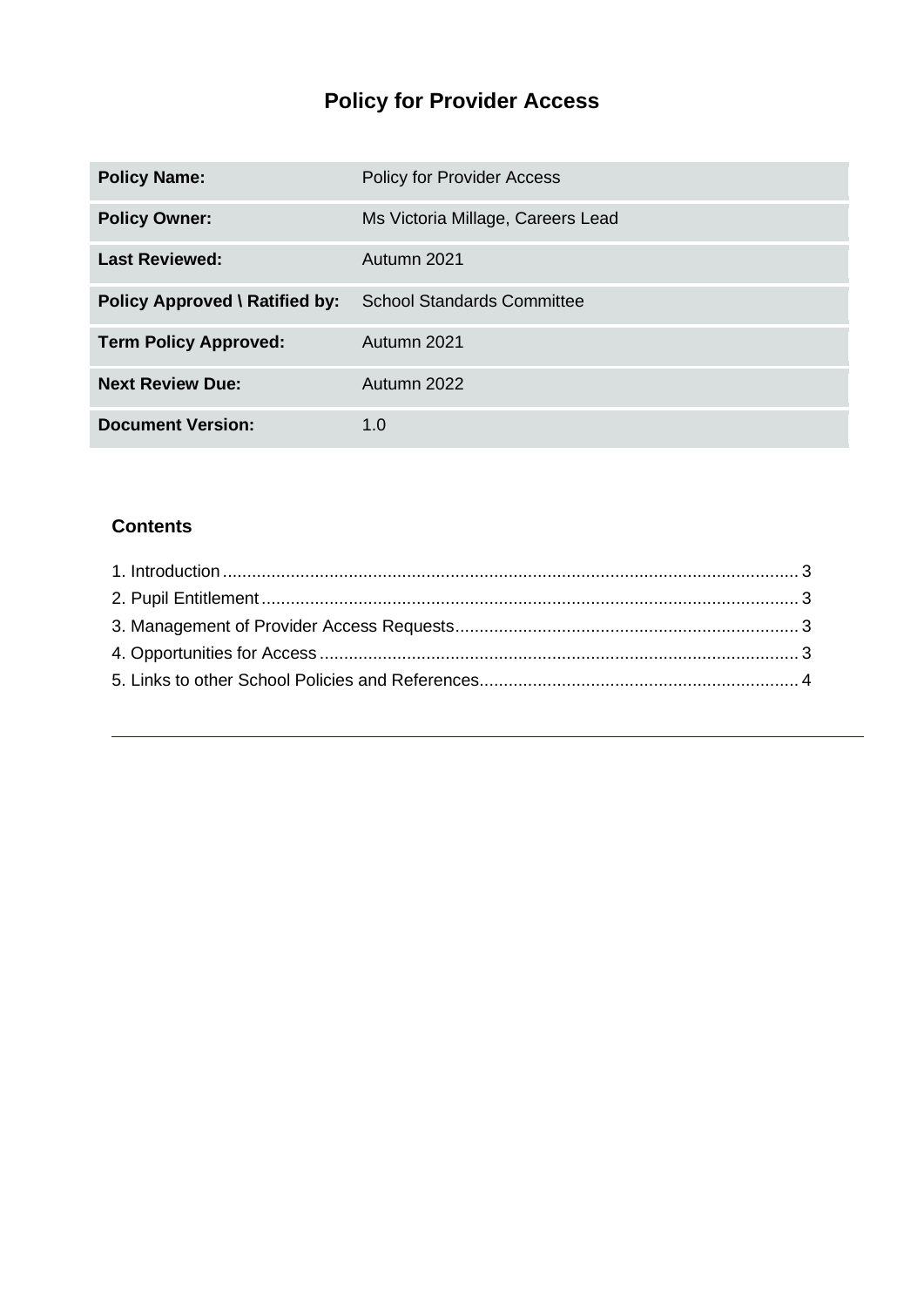## <span id="page-2-0"></span>**1. Introduction**

This document sets out the school's arrangements for managing the access of providers to pupils at the school for the purpose of giving them information about the provider's education or training offer. This complies with the school's legal obligations under Section 42B of the Education Act 1997.

## <span id="page-2-1"></span>**2. Pupil Entitlement**

All pupils in years 7-13 are entitled:

- To find out about technical education qualifications and apprenticeships opportunities, as part of a careers programme which provides information on the full range of education and training options available at each transition point.
- To hear from a range of local providers about the opportunities they offer, including technical education and apprenticeships – through options events, assemblies and group discussions and taster events.
- To understand how to make applications for the full range of academic, vocational and technical courses, apprenticeships and placements.

## <span id="page-2-2"></span>**3. Management of Provider Access Requests**

#### **Procedure**

A provider wishing to request access should contact: **Ms. Victoria Millage**

Telephone: **01952 386700**

Email: [victoria.millage2@taw.org.uk](mailto:victoria.millage2@taw.org.uk)

## <span id="page-2-3"></span>**4. Opportunities for Access**

The school offers a comprehensive Careers Education, Information, Advice and Guidance programme and an overview of this programme can be seen in The Telford Langley School's Careers Policy and the School's Careers Curriculum Overview as part of that policy which can be seen on the school website.

Please speak to our Careers Leader (details above) or our Careers Co- Ordinator (Future Focus) [jeanette.skelton@telford.gov.uk](mailto:jeanette.skelton@telford.gov.uk) to identify the most suitable opportunity for you.

The school will make a suitable space available for discussions between the provider and students, as appropriate to the activity. The school will also make available ICT and other specialist equipment to support provider presentations. This will all be discussed and agreed in advance of the visit with the Careers Leader or a member of their team.

The school's Safeguarding Policy (available on The Telford Langley School website) sets out the school's approach to allowing visitors into school to talk to our students.

Providers are welcome to leave a copy of their prospectus or other relevant course literature with the Careers Advisor so that they can be displayed in the Careers Section of the school library.